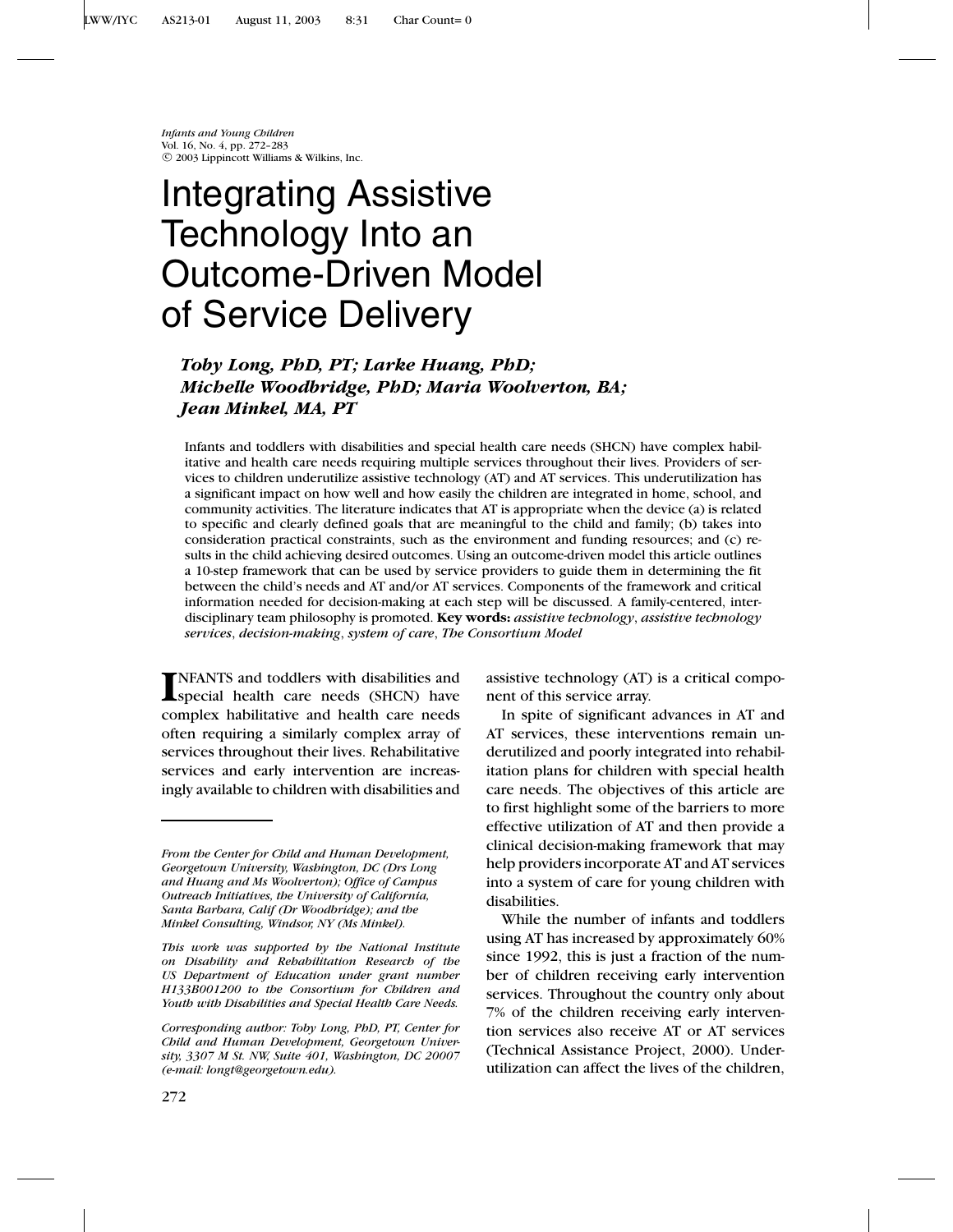especially with respect to the ease in which they can be integrated into home and community activities. In an effort to increase children's use of AT, the reauthorization of the Individuals with Disabilities Education Act (IDEA) (1997) required Individualized Education Program (IEP) and Individualized Family Service Plan (IFSP) teams to consider each student's need for AT and AT services at the time of plan development.

Assistive technology is any product that is used to increase, maintain, or improve the functional capabilities of individuals with disabilities. Examples include items as simple as a suction cup rattle as well as sophisticated computerized communication devices. Assistive technology services include the services and supports necessary to determine the appropriate technology to meet an individual's needs. Box 1 provides the legal definition of AT and AT services. This definition is used by service providers, policy-makers, and regulatory bodies. The continual advances in technology increase the likelihood that more and more infants and toddlers with disabilities could benefit from assistive devices.

Guidelines for selection of AT have been proposed to promote the appropriate consideration and use of AT. For example, one set of guidelines proposed that AT is deemed appropriate when the device (a) is related to specific and clearly defined goals that are

meaningful to the child and family; (b) is compatible with practical constraints, such as funding resources; and (c) results in the child achieving desired outcomes (Judge & Parette, 1998). In order to provide appropriate AT services, providers need the skills and knowledge to address competently

- AT needs and the services to support them,
- Strategies and funding mechanisms to pay for the needed technology and services,
- A strategy for measuring child and family outcomes, and
- Family and contextual factors such as culture, economic status, and geographical location and their impact on both attitudes toward and utilization of AT and AT services.

While requirements for AT and AT services have been legislated and guidelines for implementation have been proposed, there are still significant barriers to full utilization of AT and AT services. Some of these will be discussed below.

# **TRAINING IN AT**

It is recognized that knowledge about AT and the services that support it is necessary to develop a comprehensive AT system; however, providers of services are not adequately

Box 1. Definition of Assistive Technology and Assistive Technology Services<sup>\*</sup>

*Assistive Technology*

Any item, piece of equipment, or product, whether acquired commercially, off the shelf, modified, or customized, that is used to increase, maintain, or improve the functional capabilities of individuals with disabilities.

*Assistive Technology Services*

The evaluation of the needs of the child; purchasing, leasing, or otherwise acquiring a specific device; selecting, designing, fitting, customizing, adapting, applying, maintaining, repairing, or replacing specific devices; coordinating and using other services such as therapy, education, rehabilitation, and vocational training or technical assistance to the child, family, or caregivers in the use of specific devices; and technical assistance or training for professionals or others who provide services to the child.

∗Technology-Related Assistance for Individuals with Disabilities Act (1988).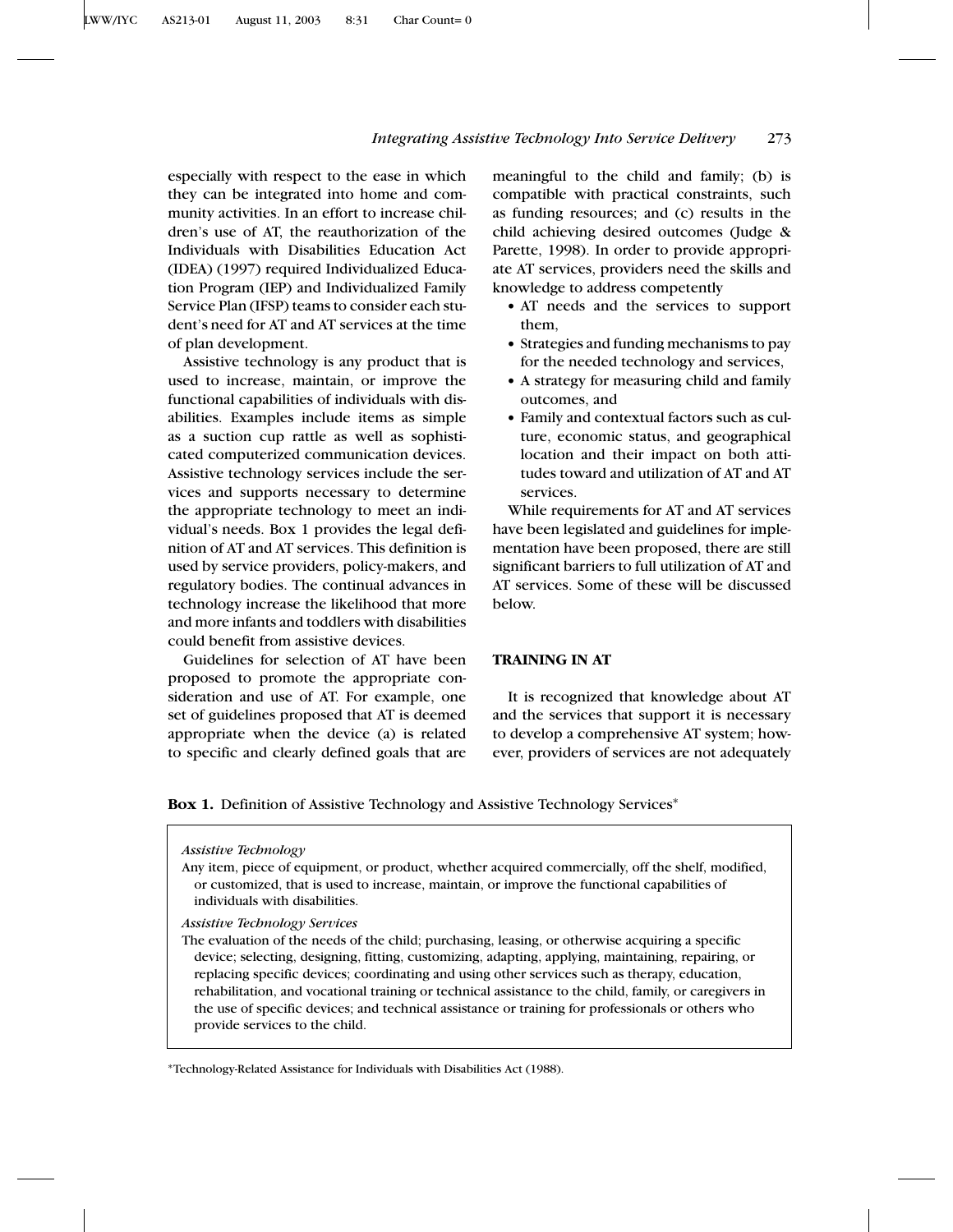trained to identify, design, use, and teach children, families, and other caregiving personnel to use assistive technology. Studies indicate that there is a shortage of professionals who are adequately or appropriately trained to provide AT or AT services to children (Lesar, 1998) or to serve children within an AT system of care. The need for more qualified service providers has also been recognized as well by families and children (Behrmann, 1995).

Postprofessional training in AT is available; however, professional training in AT appears to be limited. The Rehabilitation Engineering Society of North America (RESNA) offers a Fundamental Assistive Technology Program for any professional interested in becoming a certified Assistive Technology Professional (ATP). There are also several graduate programs throughout the country that concentrate on AT for children. These programs, however, are highly specialized, attract a specialized group of interested professionals, and have little impact on the more typical training of providers related to AT. Parette (1991) reported that 68% of respondents to an interdisciplinary survey had insufficient training during professional preparation regarding AT and its applications. A multistate study on the needs of school-based personnel indicated that 81% of providers feel their training needs in this area are not being met (Derer, Polsgrove, & Reith, 1996).

Few programs are available to provide an integrated program of study related to AT. The federally funded Technical Assistance Projects (Tech Act Projects) are potential resources to address training; however, this training is usually device-specific. State Tech Act Projects offer a wide variety of courses related to various devices (University of Colorado Health Sciences Center, 1999; University of Kentucky, 2002). These projects have a great potential to enhance provider skills, but they currently lack the cohesiveness to impact the field broadly or to train "assistive technology specialists" who are available as resources within an AT system of care.

#### **DECISION-MAKING APPROACHES TO FOSTER USE OF AT**

Over the last decade providers of early intervention, especially physical and occupational therapists, have embraced the concept of clinical decision-making (Campbell, 1999) as a framework to design intervention plans for children with disabilities. There are several decision-making frameworks available to help the practitioner develop intervention plans. Traditionally, the choice of therapeutic intervention has been made using an impairment-oriented method of decisionmaking. In the impairment or deficit-oriented method, children are evaluated or assessed to determine impairments or to identify developmental skills that they do not perform. Treatments are then chosen that either remediate the impairment or facilitate the acquisition of the skill (Lahm & Sizemore, 2002). When this approach does not remediate the impairment, nor promote skill acquisition leading to typical functioning, then the search begins for a device or system that compensates for the lack of skill (Campbell & Forsyth, 1993; Kelligrew & Alien, 1996).

Contemporary models of decisionmaking support an outcome-driven system (Campbell, 1999; Campbell & Forsyth, 1993). In an outcome-driven system, intervention strategies are developed to promote the attainment of the desired outcome and maximize the skills of the individual (Cook & Hussey, 2002). For example, the Hypothesis Oriented Algorithm for Clinicians (HOAC) (Rothstein & Echternach, 1986) is a decisionmaking model used by physical therapists to guide treatment planning. HOAC is a 2-part procedure. Part 1 utilizes 8 steps to guide a therapist in deciding treatment options based on preestablished goals. Part 2 guides the therapist to reassess the appropriateness of the strategies chosen to meet the specific goal. In outcome-driven models compensatory strategies such as AT are not invoked only when remediation and facilitation strategies are unsuccessful, but are given equal priority in the treatment planning.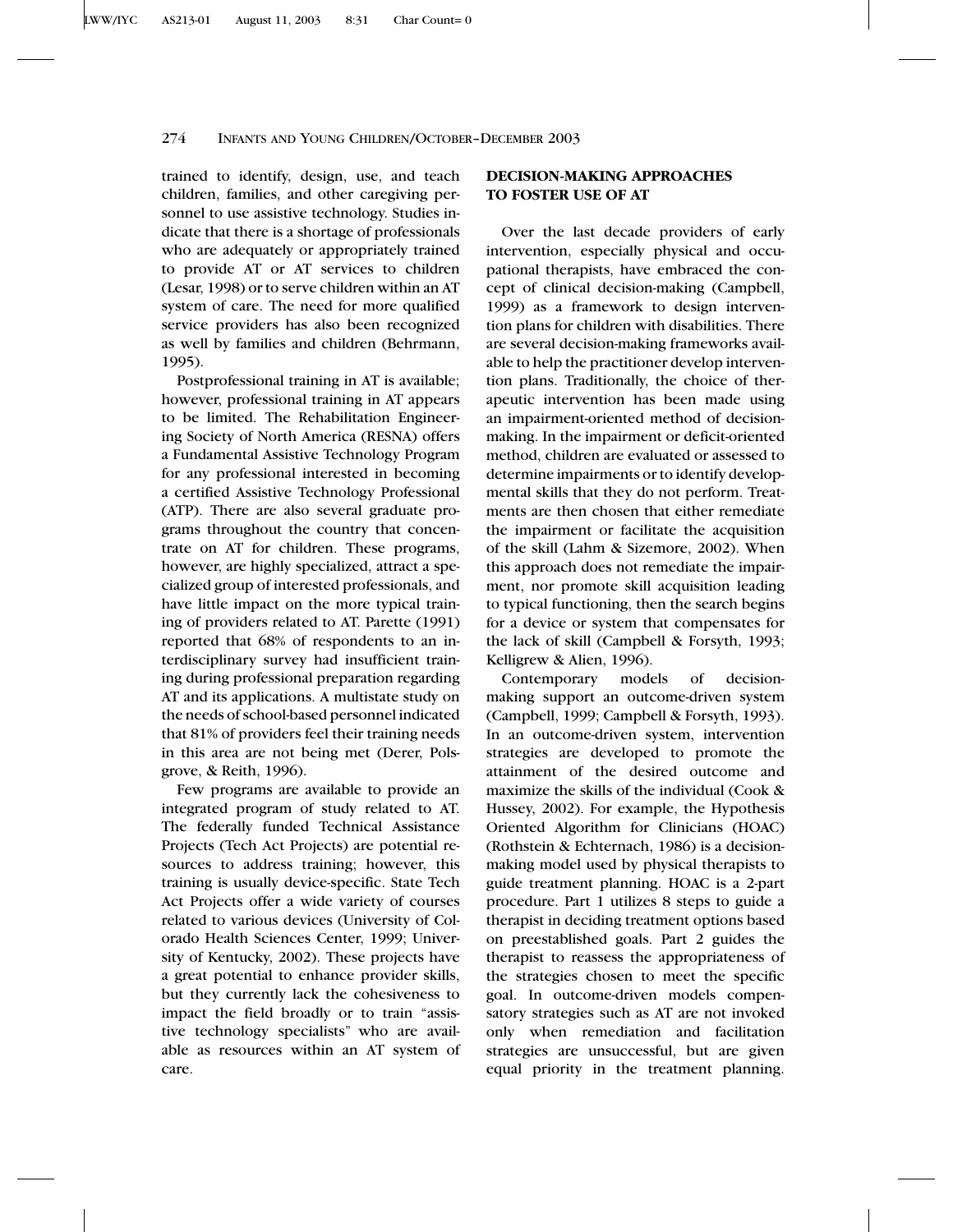Intervention strategies, including technology, are determined within the context of the task demand in an outcome-driven approach. Unfortunately, providers lack training in this model of decision-making and its relevance to AT and AT services (Campbell, 1999).

# **CONTEMPORARY FUNDING CHALLENGES**

Service systems for children with disabilities are complex, involving multiple programs with differing eligibility criteria, different funding sources, and different purposes. Children within the same programs may have services funded by different payers (Bronheim, Magrab, & Striffler, 1998). This complexity applies to AT services as well. Understanding the complexity of the services systems involved with children with disabilities and special health care needs is critical in making sound decisions that have a meaningful impact on the lives of children with disabilities and their families. Specifically, providers need the knowledge regarding funding to assure that AT-related plans can be implemented, yet many currently lack this knowledge and there are few training programs available that focus on these issues (Judge & Parette, 1998). For example, many children who receive physical therapy are insured by Medicaid. Most children with disabilities and special health care needs receive physical therapy under IDEA. It is imperative that therapists understand the responsibilities of the Medicaid system, the early intervention system, and/or the educational system, and how these systems interrelate regarding funding of AT and AT services.

# **KNOWLEDGE OF FAMILY CONTEXT AND NEEDS**

Providers must have knowledge and skills to understand the context within which AT will be used. This type of knowledge can only be obtained through input from consumers and families in planning the need, use, and benefits of AT (Parette & Brotherson, 1996). The last 15 years have given rise to the advent of person-centered and family-centered care for individuals with disabilities. Although many therapists share information with families and gather information from families, few collaborate equally with families in deciding treatment strategies, including AT, service delivery models, or necessary adjuncts to therapeutic intervention. Given the emphasis on family participation in early intervention it is imperative that providers consider family issues, concerns, needs, and preferences in making decisions regarding AT and AT services.

#### **KNOWLEDGE OF STRATEGIES TO ASSESS AT NEEDS**

The requirements of the IDEA have encouraged therapists and other providers of AT to examine the procedures specifically used to assess and determine AT needs of children. There are several assessment tools/strategies that are available to therapists to assist them in decision-making regarding AT. Table 1 provides salient information on 3 tools commonly used by AT professionals.

The use of these assessment approaches assists teams in making decisions on specific devices, strategies, or services once it is recognized that a specific AT device or AT service would be beneficial. Because of the complexity of AT and AT services, a broader framework is needed to ensure that these clientspecific models can be implemented and the information gathered can be used effectively. A model that outlines all the steps involved in the process will increase the likelihood that therapists and other early intervention providers will be comfortable in addressing the AT needs of the youngsters and planning appropriately to meet those needs.

# **THE CONSORTIUM**<sup>∗</sup> **MODEL**

The Consortium Model presented here is a 10-step procedure designed to guide

<sup>∗</sup>The Consortium for Children and Youth with Disabilities and Special health Care Needs.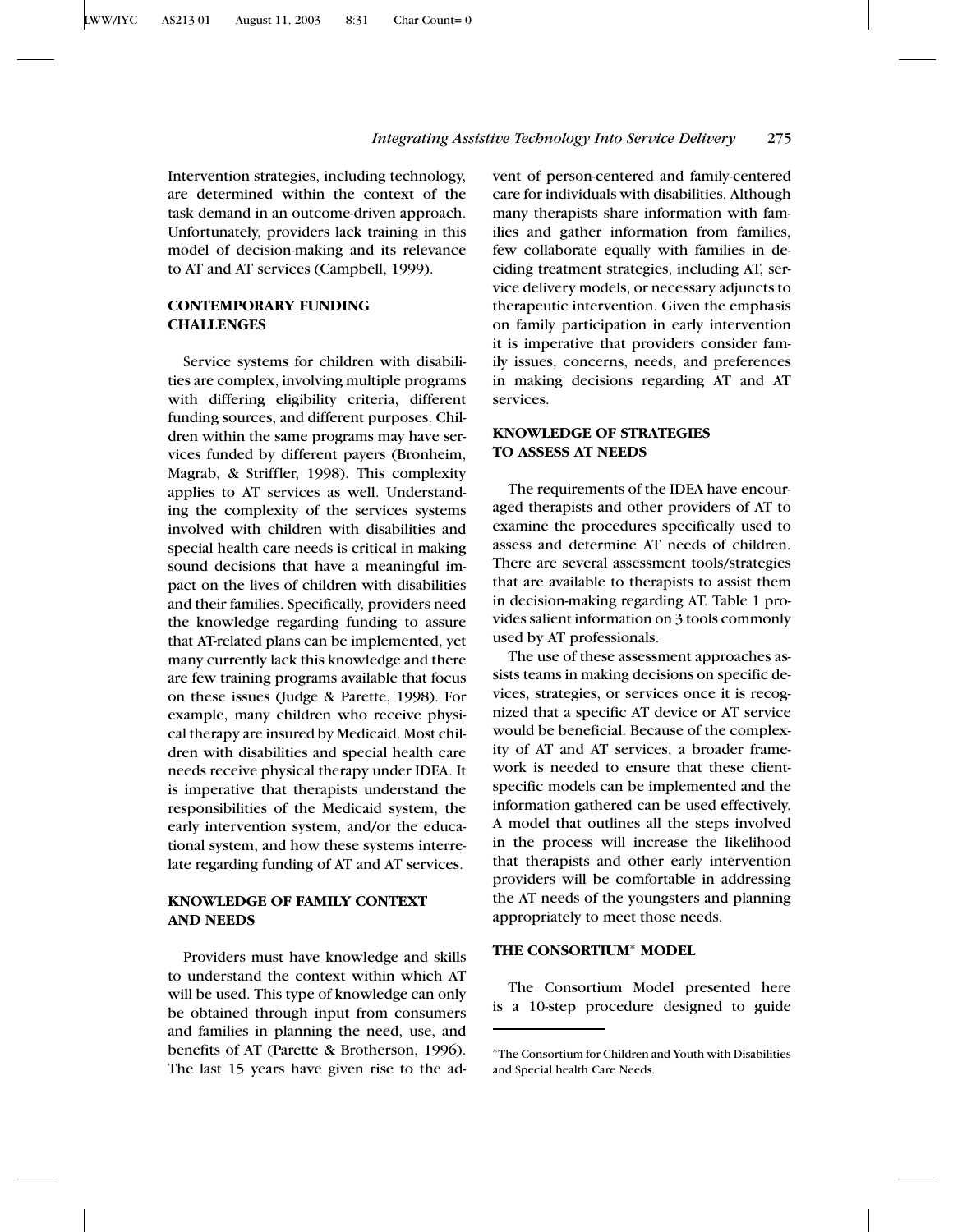| Name                                                                   | Author                                                              | <b>Purpose</b>                                                                                                                                                                                                                                                                                                                                                                                                                                                                                                                                                                                                  |  |
|------------------------------------------------------------------------|---------------------------------------------------------------------|-----------------------------------------------------------------------------------------------------------------------------------------------------------------------------------------------------------------------------------------------------------------------------------------------------------------------------------------------------------------------------------------------------------------------------------------------------------------------------------------------------------------------------------------------------------------------------------------------------------------|--|
| <b>Education Tech Points</b>                                           | Bowser and Reed<br>(1995)                                           | Questions related to AT used by professionals at<br>various points in the assessment process to<br>help teams effectively select AT and implement<br>AT services                                                                                                                                                                                                                                                                                                                                                                                                                                                |  |
| The Student, the<br>Environment, the<br>Tasks, and the Tools<br>(SETT) | Zabala (1995)                                                       | This is a collaborative process assisting teams in<br>building consensus regarding the child's need<br>for AT, the type needed, and the interventions<br>needed to support the AT<br>A user-driven and person-centered process used<br>to match individual with technologies. This is<br>actually a series of questionnaires that consider<br>the environment, the users' preferences, and<br>the functions and features of the AT<br>The model takes into consideration the skills of<br>the individual, the task that the person is<br>expected to perform, and the context or<br>constraints on the activity |  |
| Matching Person and<br>Technology                                      | Institute for<br><b>Matching Person</b><br>and Technology<br>(2002) |                                                                                                                                                                                                                                                                                                                                                                                                                                                                                                                                                                                                                 |  |
| Human, Activity,<br><b>Assistive Technology</b><br>(HAAT)              | Cook and Hussey<br>(2002)                                           |                                                                                                                                                                                                                                                                                                                                                                                                                                                                                                                                                                                                                 |  |

**Table 1.** Assistive technology (AT) assessment models

therapists through a series of actions and decisions regarding AT (see Fig 1) and addresses some of the barriers described earlier. Most providers are unprepared to participate fully in team decision-making regarding AT within early intervention or special education. This model operationalizes, for the provider, the specific steps needing decisions regarding AT and AT services and the information and personnel to be considered at each step (Table 2).

This model is based on the principles of outcome-driven decision-making and the belief that AT is a strategy to foster independence. Outcome-driven decision-making requires providers to make recommendations for AT and AT services based on what the family and team would like the child to accomplish within a set amount of time. To accomplish these outcomes, teams must design AT and AT service plans that address the barriers preventing achievement of the desired outcomes and the opportunities promoting the achievement of the outcomes in addition to remediating impairments.

As the developmental needs of the child change, providers must revisit the desired outcomes and reconsider a full range of intervention strategies and services. Contemporary practice promotes the use of AT as a strategy to increase independence and promote the acquisition of functional and developmental skills in addition to overcoming disabilities. This deviates from the traditional approach of using AT as a remediation effort. Identification of AT options and the integration of the technology into everyday activities is a time-consuming process requiring collaboration and cooperation among many people. Providers can facilitate collaboration and cooperation by understanding the process.

#### **Step 1: Recognition of a problem**

Family members, caregivers, or pediatricians are usually the first to recognize that an infant or toddler may be having difficulty in performing developmental tasks or functional activities and may refer the child to a developmental specialist or an early intervention program for a comprehensive evaluation to determine eligibility for services and the determination of type of services.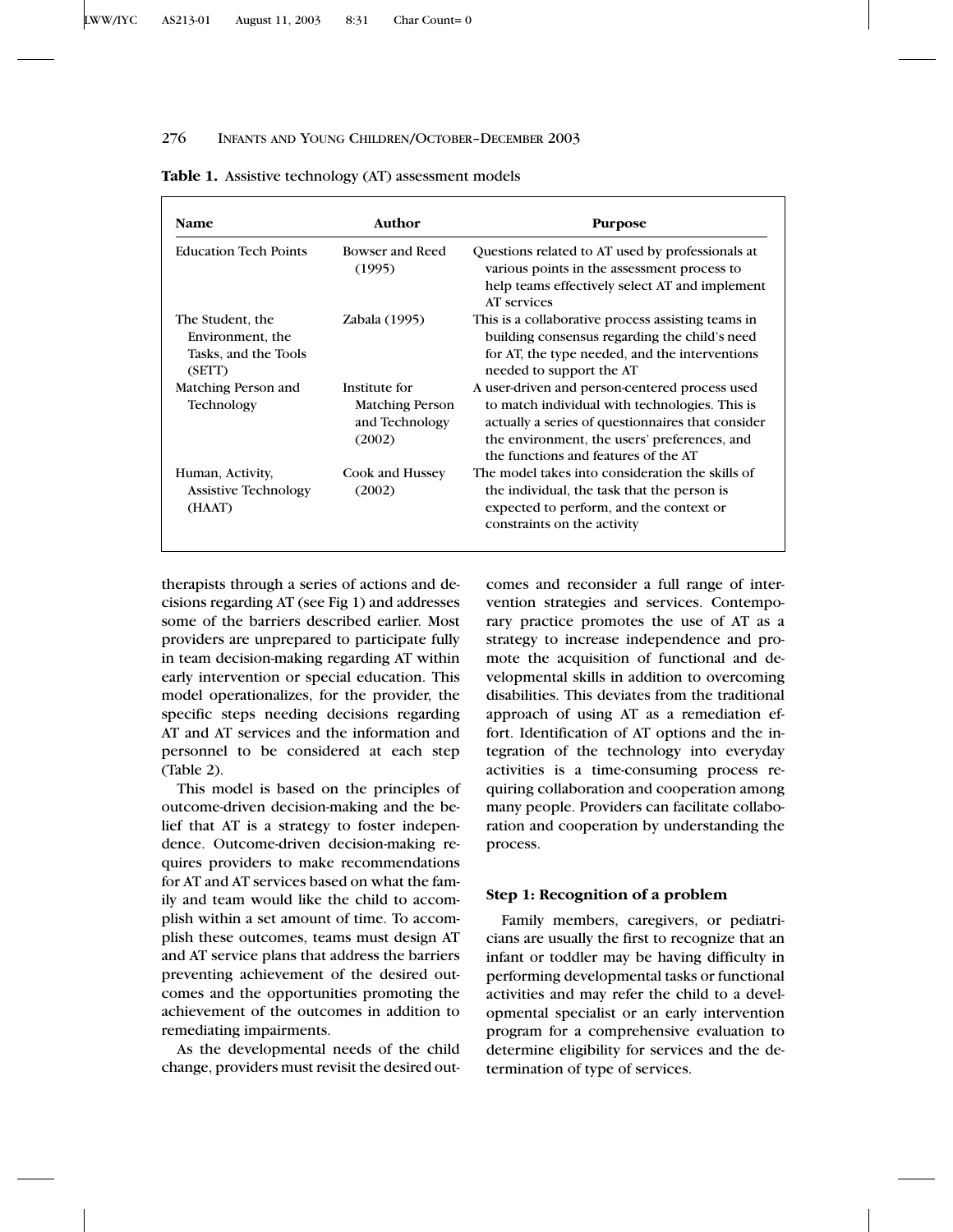

**Fig 1.** The Consortium Model.

#### **Step 2: Evaluation and outcome determination**

A comprehensive evaluation will delineate the overall developmental level of the child and provide a differential diagnosis if possible. In early intervention an IFSP will be developed with the family to determine familycentered outcomes and the services to meet those outcomes. Traditionally, services such as physical therapy or occupational therapy are identified and referrals are made to those providers to initiate intervention.

In an outcome-driven model the full range of services, which can facilitate the child's timely achievement of the desired outcomes, will be identified at this time. Because technology is benefiting younger and younger children, the evaluation of AT and AT services must be considered as a service to assist the child to meet the family-centered outcomes identified during the IFSP meeting. Assistive technology should be regarded as one of many strategies available to meet developmental and functional outcomes. The desired functional outcome, not the age or developmental level, will guide the team in deciding if AT or AT services would be appropriate.

#### **Step 3: Assessment/identification of AT and AT services**

There are technology options to assist a child in many activities: communication, mobility, positioning and seating, activities of daily living, recreation, and problem-solving. In a contemporary, outcome-driven decisionmaking approach AT and AT services are considered to be components of this planning step. It may be necessary to refer the child to experienced providers of AT as it is likely that the early intervention providers do not have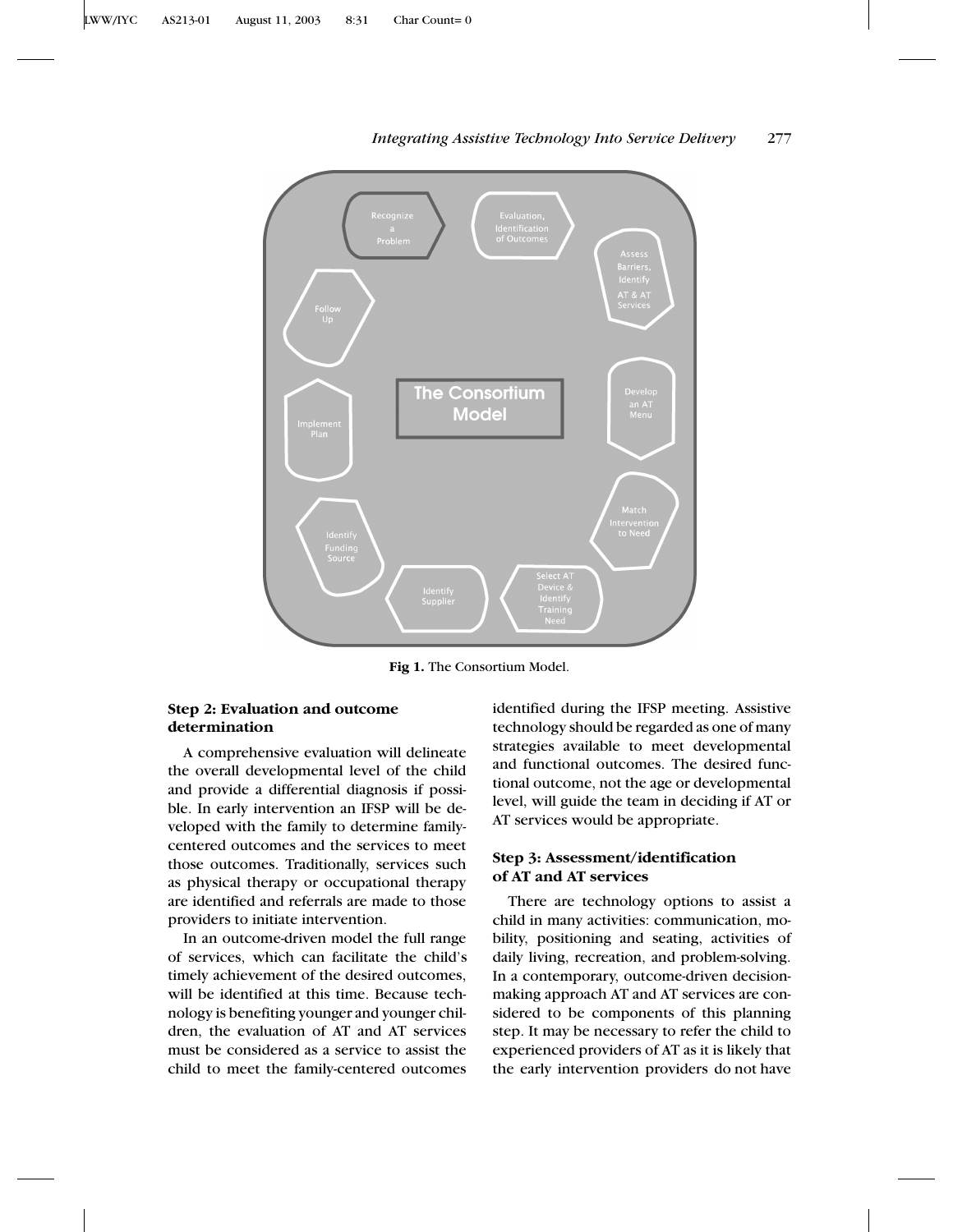| Follow-up<br>$\overline{10}$                                              | satisfaction<br>• Consumer<br>evaluation<br>$\bullet$ Product<br>$\bullet$ CQI                                                                                                             | • Other service • Other service<br>service repre-<br>• Customer<br>providers<br>sentatives<br>· Family<br>$\bullet$ Child |
|---------------------------------------------------------------------------|--------------------------------------------------------------------------------------------------------------------------------------------------------------------------------------------|---------------------------------------------------------------------------------------------------------------------------|
| Implement<br>$\overline{A}$<br>$\circ$                                    | expectations<br>· Child/family<br>operations<br>· Device<br>needs,                                                                                                                         | providers<br>• Customer<br>$\bullet$ Family<br>Child                                                                      |
| funding for AT<br>& AT services<br>Secure<br>$^{\circ}$                   | knowledge of<br>financials<br>$\bullet$ Family's<br>$\bullet$ Funding<br>systems<br>delivery<br>streams<br>Service<br>· Policy                                                             | · Administrative<br>authority                                                                                             |
| suppliers<br>Secure                                                       | engineering<br>comparison<br>Customer<br>suppliers<br>$\bullet$ Product<br>service<br>$\bullet$ Rehab                                                                                      | representatives<br>$\bullet$ Customer<br>service                                                                          |
| Decision-making steps<br>Select AT,<br>identify<br>training<br>needs<br>0 | • Child/family • Access to<br>Primary content at each stage<br>of providers<br>$\bullet$ Availability<br>pectations<br>needs, ex-                                                          | Primary human resource support at each stage<br>· Child/family<br>providers<br>Suppliers<br>service<br>• Other            |
| & AT service<br>Match AT<br>to need                                       | Environment<br>expectations<br>$\bullet$ Child/family<br>$\bullet$ Technology<br>knowledge<br>· Disability<br>delivery<br>systems<br>specific<br>options<br>· Device-<br>Service<br>needs, | providers<br>· Suppliers<br>Service<br>Family<br>$\bullet$ Child                                                          |
| Consider<br>AT menu                                                       | $\bullet$ Technology<br>$\bullet$ Training (to<br>use device)<br>Strategy<br>options<br>options<br>require-<br>ments                                                                       | · Suppliers                                                                                                               |
| & AT services<br>identify AT<br>barriers,<br>Assess<br>3                  | Environmental<br>characteristics<br>Context<br>Child<br>Task                                                                                                                               | $\bullet$ Family/child $\bullet$ Family/child<br>providers<br>• Service                                                   |
| Evaluation<br>of needs                                                    | · Child/family<br>intervention<br>• Assessment<br>techniques<br>pectations<br>needs, ex-<br>$\bullet$ Models of<br>Disability<br>Environ-<br>sources<br>· Referral<br>ment                 | $\bullet$ All service<br>providers                                                                                        |
| Recognize<br>a problem                                                    | Overview<br>of AT                                                                                                                                                                          | providers<br>therapist<br>• Teacher<br>$\bullet$ Primary<br>service<br>$\bullet$ Family<br>• Other<br>$\bullet$ Child     |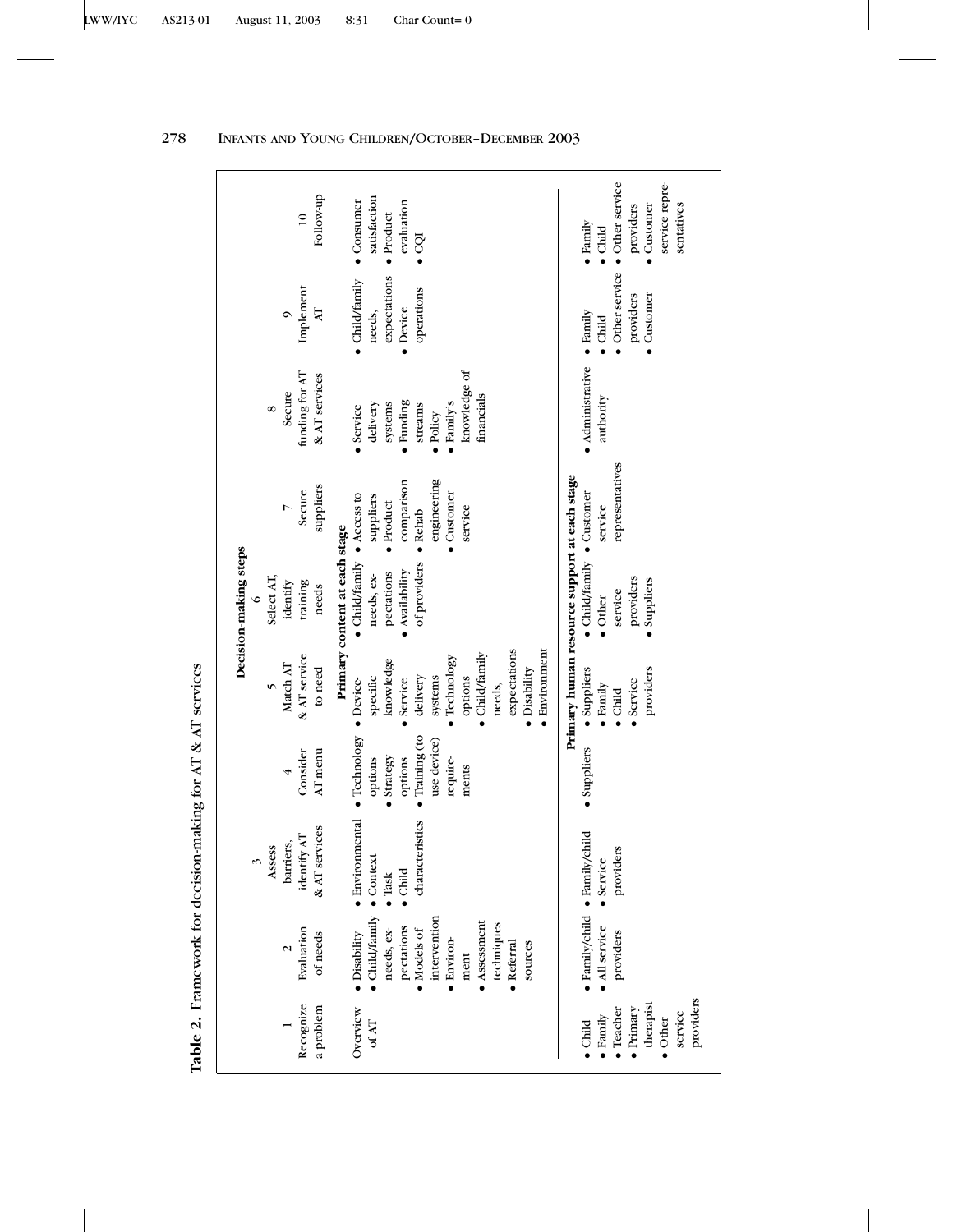the skill to assess comprehensively AT needs. Community-based AT providers may include occupational therapists, physical therapists, special educators, speech-language pathologists, etc. There are also specialists, ATPs, who have been certified by the RESNA, who may be available to assist the team. Additionally, each state has a federally funded program, the Tech Act Project ([www.ataporg.org\)](http://www.ataporg.org) that is available to identify where AT assessment services can be found, if the local team feels ill prepared to conduct an assessment. At this step, however, it is imperative that the non-AT specialist provider be aware that AT and AT services are available and could be helpful in assisting the team in meeting the outcomes. As the outcome-driven model becomes more commonplace, providers will be forced to become more familiar with the variety of treatment options including AT and will develop collaborative relationships with communitybased AT providers.

At this point the AT specialists may augment existing data about the child's needs with data specific to AT by using one of the evaluation tools mentioned previously (see Table 1). For example, the SETT (Student, Environment, Task and Tools) provides a structure around which the child's current functional skills, the tasks the child wants/needs to accomplish, the environments in which the child would like/needs to participate in, and the tools (AT devices/services) that may be potentially useful can be discussed and documented (Zabala, 1995).

#### **Step 4: Develop an AT menu**

Assistive technology is *any* device used to increase, maintain, or improve functional abilities. Some devices are "low" tech and readily available at Toys "R" Us, Wal-Mart, and other discount stores. Other "high" tech options are available through more specialized suppliers. Electronic communication, especially through the Internet, has greatly increased the availability of information about a whole array of AT products. For example, Abledata [\(www.abledata.com\)](http://www.abledata.com) is a national online database listing a wide variety of AT products. Prior to searching out specific devices, it is imperative that the team develops a list or menu of possible devices and services that would assist in promoting the outcomes developed. This menu will be used to match a specific device(s) to the child's individual needs and family circumstances.

# **Step 5: Match AT and AT services to the child and family needs**

This step is often time-consuming. Prior to purchasing a device it is important to include a trial period with one or more products from the menu developed in Step 4. This trial period is critical in determining which product will best meet the child's individual needs and be accepted by the family. Some technologies may need to be used for a period of time before the team (including the child and family) can determine the *actual* usefulness of the tool. For some children it may be necessary to try a variety of devices or services. Each experience needs to be carefully evaluated with regard to the likelihood that the particular product will assist the child in accomplishing the outcome. There are several interrelated factors that must be considered in the selection of the device: child characteristics, family issues, the task and the context and environment in which it will take place, technology features, and service system issues. Ruling out a device during a trial period is a much more cost-effective step than abandoning a purchased product because it did not actually meet the child's need. Failure to take the time at this point will increase the likelihood of abandonment of the AT device. Abandonment of an AT device has been shown to (a) exacerbate the effects of the disability on the child, (b) increase financial burden on families, and (c) tax the limited resources of the service system (Parette, Van-Biervliet, & Hourcade, 2000). As part of an outcome-driven model, to determine the benefit of a device, it is important to assess the device within the environment that it will be used. It has been demonstrated that the recommendations on AT and AT services become more inadequate or inappropriate the further removed the assessment takes place from the environment in which the device is to be used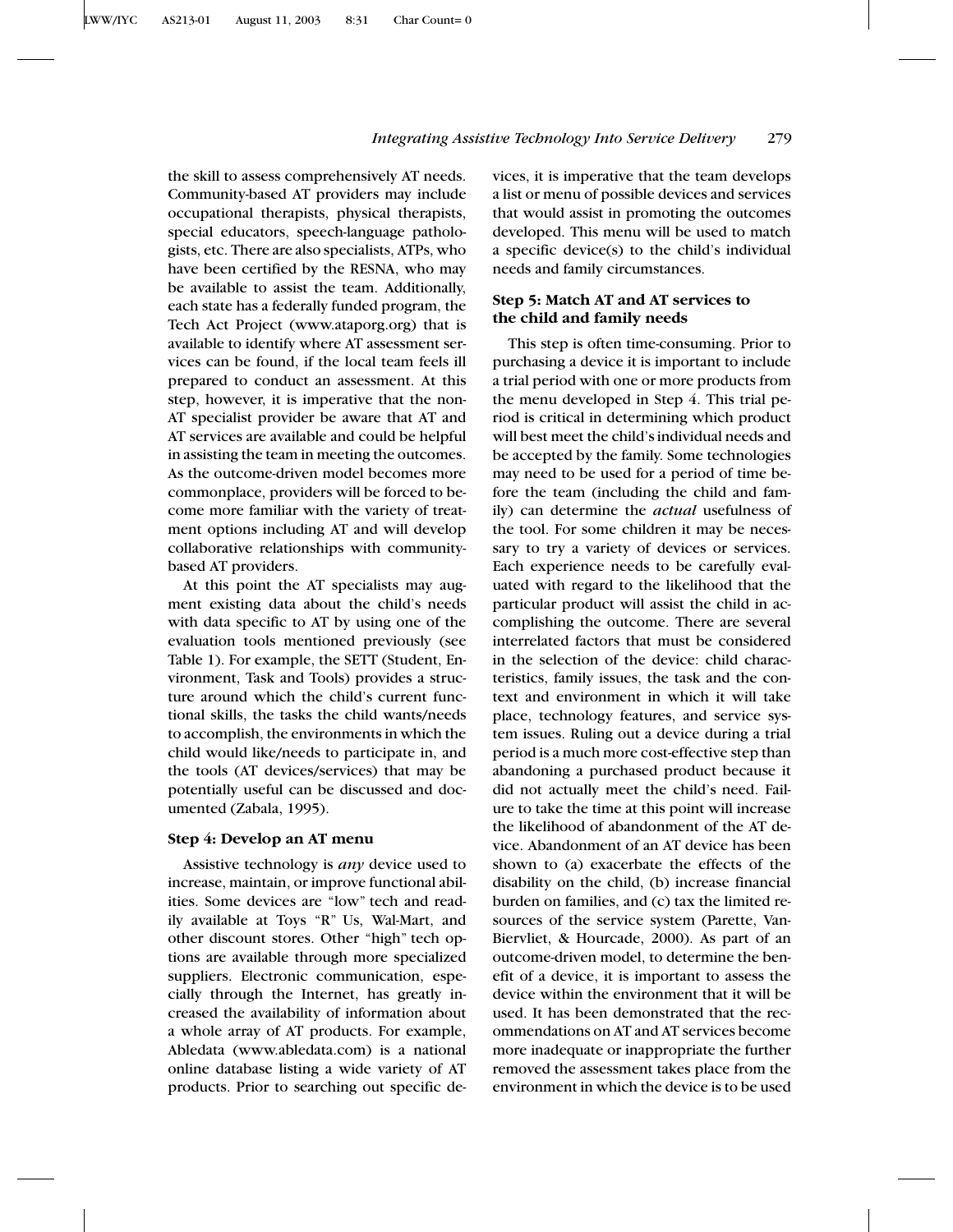(Behrmann & Schepis, 1994). This approach increases the likelihood of abandonment.

#### **Step 6: Select a device and identify AT services**

Once all the options have been reviewed and undergone a trial period, the specific device is selected and the training needs of the child, family, and other care providers in relation to the device are outlined. The most common reason for abandonment of an AT device is lack of training on how to appropriately use the device and integrate it into everyday activities (Parette et al., 2000). A variety of people must be trained: child, family, other caregivers, teachers, etc. The importance of an individualized plan delineating the frequency of training for each trainee and the strategies that will be employed cannot be stressed enough. In order for the device to be useful, training must take place in naturally occurring activities and routines. It has also been shown that different audiences prefer differing methods of training. For example, Parette, Brotherson, Hourcade, and Bradley (1996) reported that families prefer to receive information and training from users of the technology, in particular, other families who have children with similar disabilities and AT experiences. They also prefer demonstrations and information tailored to their needs.

#### **Step 7: Identification of a supplier**

Although this step is closely aligned with Step 6, the decision on which supplier of a device will be chosen should be made following the selection of the device. Following a period of trial use, the team can make a recommendation for a specific product. As noted earlier, some products are readily available at local commercial retailers. A large number of mobility aids and feeding/eating aids can be found in children's stores or catalogues to address the needs of infants and toddlers. Frequently, these baby products (strollers, car seats, feeding dishes, etc) are significantly less expensive than similar products marketed as AT devices. Very often, minimal modifications can make a high chair or a Magic Marker very functional for a child with a disability.

For products which were designed specifically to meet the needs of children with a disability, sale and distribution may only be through specific suppliers. Suppliers should be knowledgeable in the advantages and disadvantages of a variety of devices, not just the devices they are authorized to sell and distribute. They should have a proven track record with working with therapists. Provider teams should develop collaborative relationships with a variety of vendors or suppliers of equipment. Oftentimes therapists or other care providers allow the vendor to influence decisions regarding types and features of AT because they feel unknowledgeable. It is important that AT selection is closely linked to the outcome that is desired. If decisionmaking is primarily left to the supplier there is the risk that the decision will be made solely on the availability of funding, the child's diagnosis, and the impairments of the child (Lahm & Sizemore, 2002). Individual suppliers are often knowledgeable in a specific type of technology and thus, they may base decisions only on what they are familiar with and not the full range of products available (Lahm & Sizemore, 2002). Lahm and Sizemore (2002) also note that finances often drive a supplier's choice of a device. In an outcome-driven decisionmaking model it is imperative that decisions are based on desired outcomes for the child.

Because many devices are highly sophisticated, careful attention should be given to vendors who also provide maintenance and teach caregivers basic maintenance and care for the equipment. No matter how successful the child is with a particular piece of technology, if the device is not in working order, it will not be useful to the child. Reliability and accessibility are 2 key features that a vendor of AT devices should possess.

#### **Step 8: Identify a funding source**

Funding can present a major barrier to accessing AT. There are 4 factors that impact identifying a funding source: (a) the high cost of the equipment, (b) vague or conflicting eligibility criteria imposed by funding sources, (c) professionals' lack of knowledge, and (d) difficulty accessing third party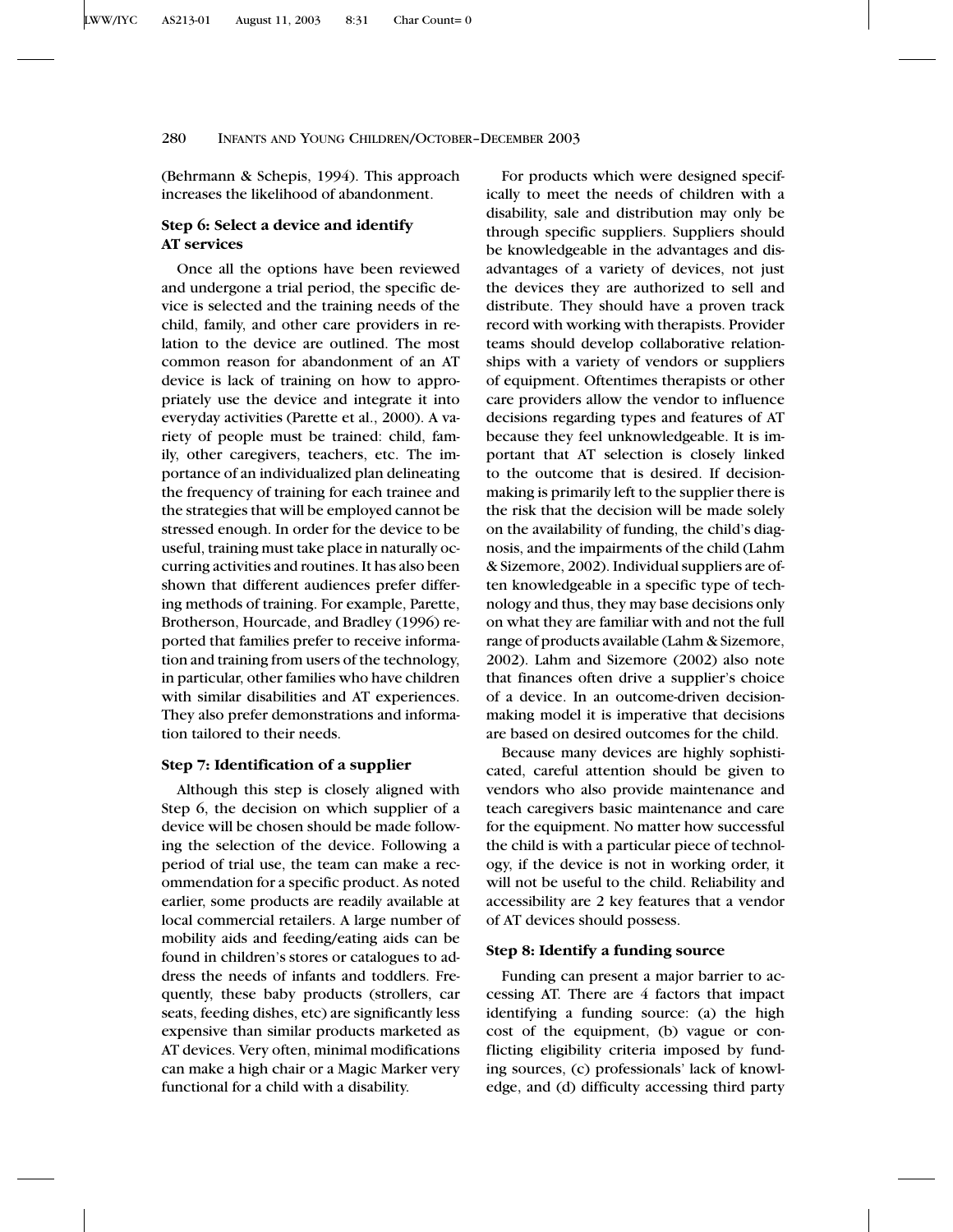payment sources (Judge & Parette, 1998). Although these present a great challenge, all too often funding issues are used to guide clinical decision-making. These are 2 separate issues. Funding is a matter of resource allocation. Outcome-driven decision-making focuses on what the child needs to complete successfully a specific task or outcome. When identifying the funding source, it is important to identify the cost of the product, and identify the costs associated with training. All too often devices are poorly integrated into a child's daily activities because of a lack of training and ongoing support for both the child and for other team members.

Many service providers immediately consider the "third party payment requirements,"medical insurance, and school district or agency purchasing regulations, before a match between product and need has been made. When the issue is resource allocation, parents, families, and all team members should, initially, be educated on all the available technology options, and then decide how resources are best allocated to meet the child's needs. Resource allocation can include the family's decision to use private funds to purchase the product directly. In many situations, a discounted price and a much more timely delivery of the product can be arranged when private funds are being used for a "direct sale." In some instances, a cost-sharing model is used, using private medical insurance for a mobility aid for example. There are government funding programs, Medicaid for example, which will pay for "medically necessary" AT. If intended to meet a child's educational needs, the technology and related services need to be written into the child's IEP to secure district funding.

At least one member on the team needs to take the lead on identifying and securing funding. When resources, other than private funds, are being used, an understanding of the funding system's requirements is essential. A system of tracking paperwork, signatures, dates, and decisions made can prove to be invaluable as the request makes its way through the system. Each State's Tech Act Project may prove invaluable advocating for funding and developing an information tracking system.

#### **Step 9: Implementation**

The process of identifying and selecting AT is extremely time-consuming. On the day a specific product is finally delivered, many on the team may feel they have reached the conclusion of the process. However, if the child is to be truly successful using the technology, the delivery day actually marks just the beginning. Ultimately, implementation should be the seamless use of the product by the child to complete the desired activities. To achieve this end, however, implementation must begin with training for the child and family on how to use the specific product. In some cases this training will be of fairly short duration, for example, instructing the family on how to fold a wheelchair for transportation in their car. Other training needs are slightly longer, eg, teaching mobility skills in both indoor and outdoor environments. Still others may involve initially intensive training with an ongoing need for support and modification, as the child's needs change, along with the increased use of and facility with the product, such as in the case of an augmentative communication system for expressive communication needs.

Teams using the outcome-driven approach should have clearly defined and *measurable* goals to monitor progress throughout the implementation phase. Teams who have invested the time and effort to clearly identify mutually agreeable outcomes, taken advantage of product trials, and outlined the training needs, should be able to monitor the child's progress toward attaining the expected outcomes. There will still be times when the device or the training will need to be modified to improve the outcome. However, clearly defined outcomes and careful follow-up and assessment of use of the product will provide the evidence that AT and AT services are benefiting the child.

#### **Step 10: Follow-up**

An essential element of any thorough intervention plan is follow-up or continuous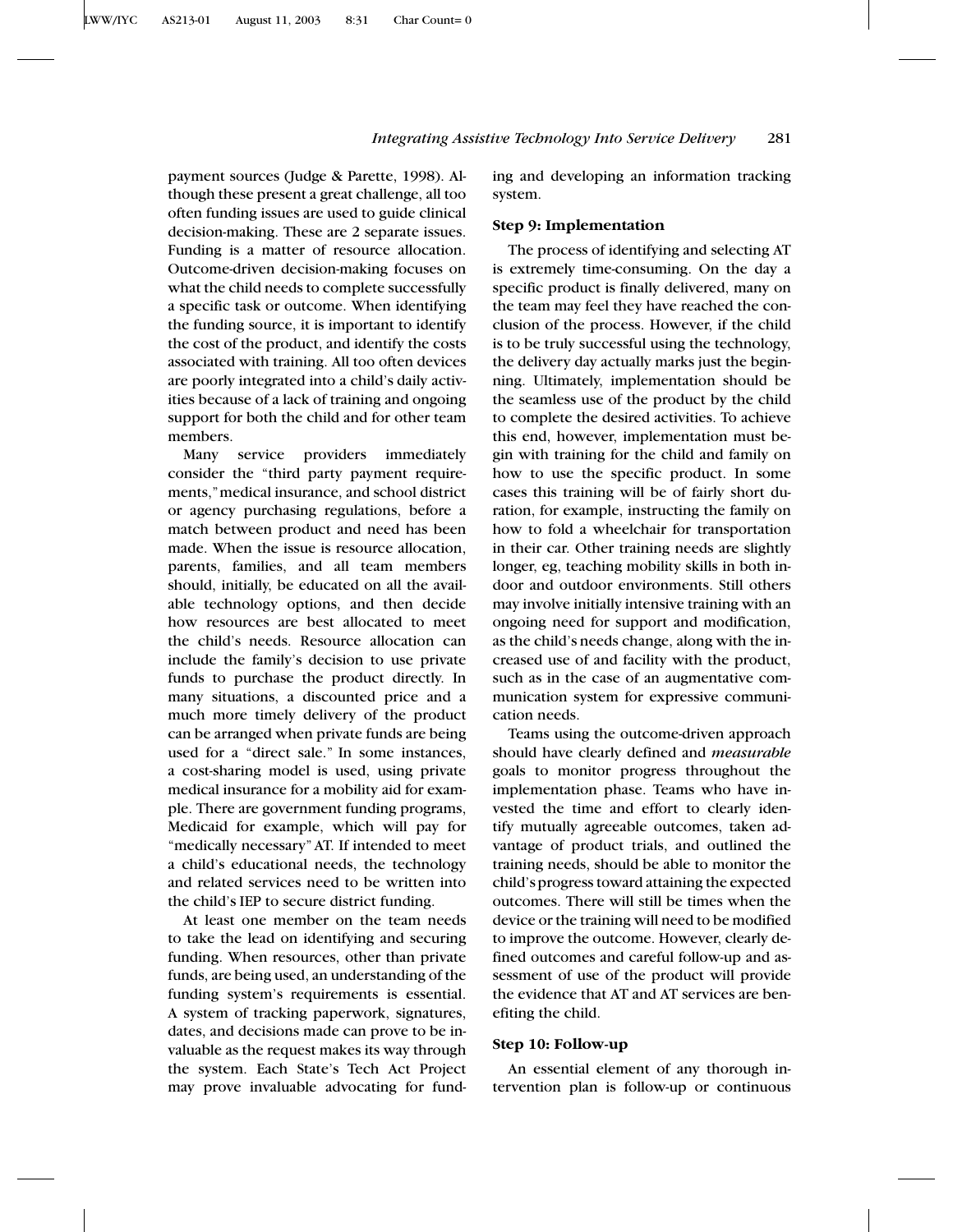quality improvement. To avoid negative consequences of using AT, the team must take the time to obtain continuous feedback from the technology users. Ongoing input from families and, as appropriate, the child, will decrease the likelihood of underutilization or abandonment. This process will also identify the successful use of the device or service, validating the team's original plan. Additionally, as the child successfully uses the technology other needs may become evident requiring adaptation of the device or additional training in its use. Although the child and family are the most important sources of information regarding the success of the AT and AT service, other team members may also provide important feedback. Assistive technology may help the child to be more integrated into the community, more independent, more curious, and more functional. As a result, care providers and therapists may need to tailor their interactions and/or treatment strategies to meet the child's changing needs or demands. They may need additional training or support to ensure appropriate utilization of the device. Additionally, ongoing information and feedback from the AT vendor and/or service representative should be sought. When the desired outcome is not achieved, the entire team should learn from the experience. Therapists and providers need to listen to and observe the child carefully to identify the issues that may be preventing a successful outcome. If the product is helping in accomplishing the task the child may use the product; conversely, if the product does not enable the child it will not be used.

#### **CONCLUSION**

An outcome-driven model of decisionmaking provides the opportunity for the family and service providers to design a plan of care using a variety of interventions to achieve the desired outcome. Assistive technology is a currently underutilized intervention by many providers. This article has described a model designed to assist provider teams in understanding the various decisionmaking steps to secure AT and AT services for young children with disabilities and special health care needs. Through collaboration among team members, children, and families, the identification, implementation, and utilization of AT devices and AT services may facilitate and promote attainment of specific functional outcomes for the children. Careful monitoring of progress toward the desired outcomes is essential throughout the process, which stresses trial use of products, identification of specific devices to meet the need, securing funding, and the immediate and ongoing training needs to facilitate seamless use of the technology to complete the functional activity.

#### **REFERENCES**

- Behrmann, M. M. (1995). Assistive technology training. In K. F. Flippo, K. J. Inge, & J. M. Barcus (Eds.), *Assistive technology: A resource for school, work, and community* (pp. 211–222). Baltimore: Brooks Publishing Co.
- Behrmann, M. M., & Schepis, M. (1994). Assistive technology assessment: A multiple case study review of three approaches with students with physical disabilities during the transition from school to work. *Journal of Vocational Rehabilitation*, *4*(3), 202–210.
- Bowser, G., & Reed, P. (1995). Education TECH points for assistive technology planning. *Journal of Special Education Technology*, *12,* 325–338.
- Bronheim, S., Magrab, P., & Striffler, N. (1998). *Serving young children with special needs and their families*

*in the community: A comparative analysis of federal opportunities and barriers*. Washington, DC: Georgetown University Child Development Center.

- Campbell, P. H., & Forsyth, S. (1993). Integrated programming and movement disabilities. In M. Sneel (Ed.), *Instruction of students with severe disabilities*. (4th ed., pp. 751–811). Columbus, OH: Merrill.
- Campbell, S. (1999). Models for decision making in pediatric neurologic physical therapy. In S. Campbell (Ed.), *Decision-making in pediatric neurologic physical therapy*. (pp. 1–22). New York: Churchill Livingstone.
- Cook, A. M., & Hussey, S. M. (2002). *Assistive technologies: Principles and practice*. St. Louis: Mosby.
- Derer, K., Polsgrove, L., & Reith, H. (1996). A survey